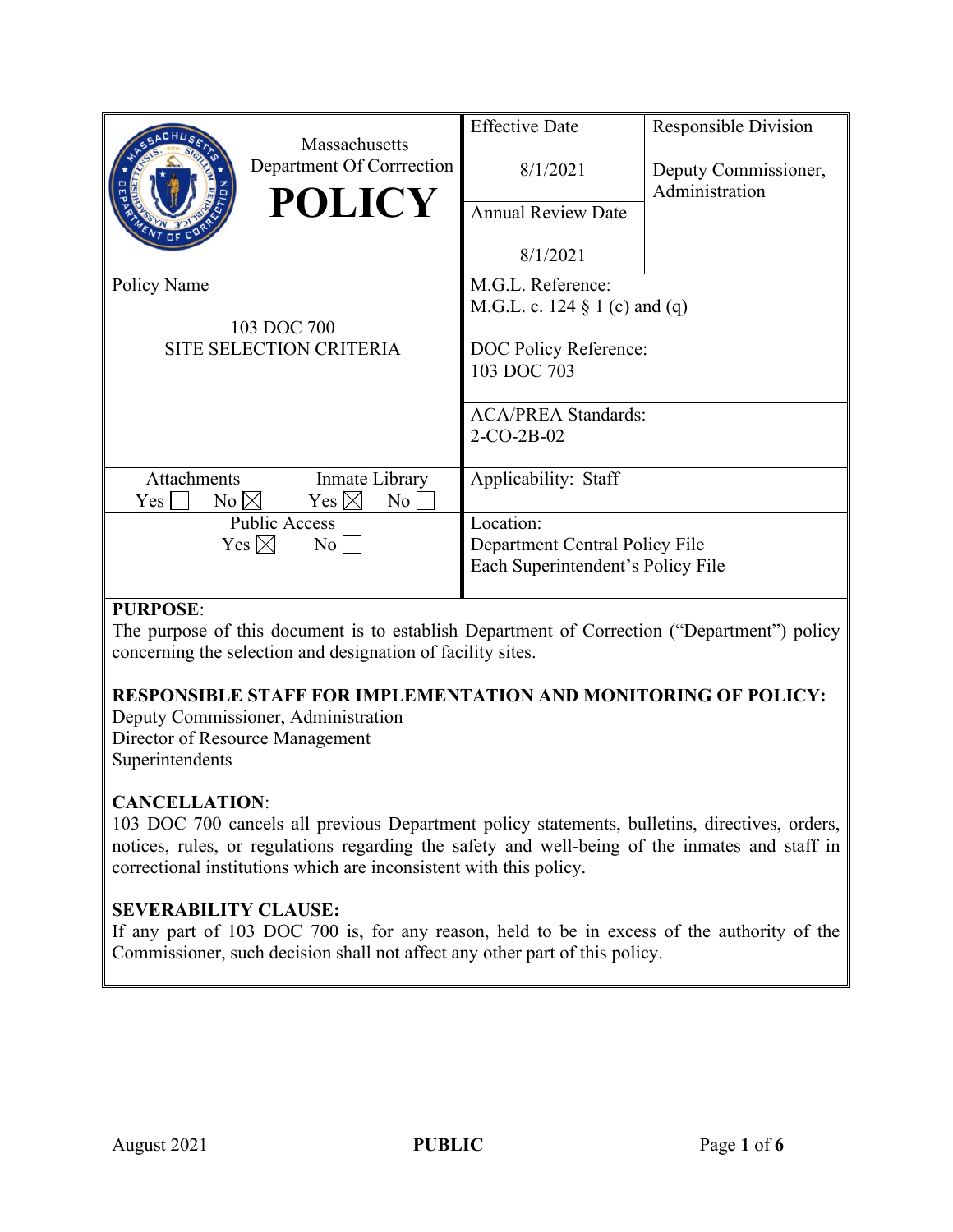# **TABLE OF CONTENTS**

| 700.01 | Definitions                        | 3              |
|--------|------------------------------------|----------------|
| 700.02 | Needs and Feasibility Evaluation   | 4              |
| 700.03 | <b>Existing Prison Sites</b>       | 4              |
| 700.04 | <b>Additional Prison Sites</b>     | $\overline{4}$ |
| 700.05 | General Site Criteria              | $\overline{4}$ |
| 700.06 | Proposed Site Process and Criteria | 6              |
| 700.07 | Notifications                      | 6              |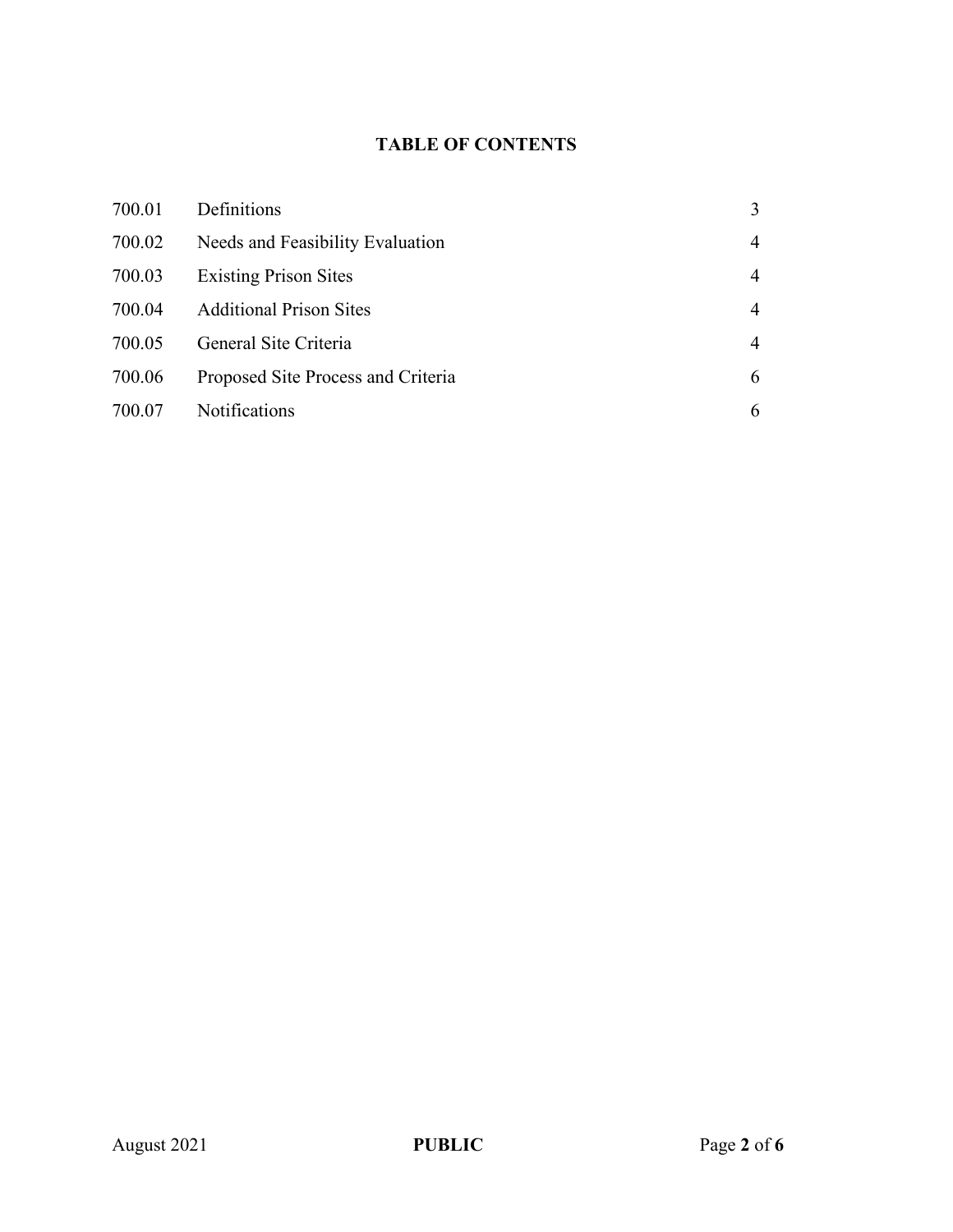# **700.01 DEFINITIONS**

All definitions, except for those below, may be found in the "Glossary" issued by the Policy Development and Compliance Unit.

Division of Capital Asset Management and Maintenance (DCAMM): State agency responsible for capital facility projects.

Division of Resource Management: The Division responsible for the planning and management of all feasibility studies, design development, infrastructure and emergency repairs, and construction for the Department.

Secretary: The Secretary of the Executive Office of Public Safety and Security.

Security Levels: A combination of the nature and number of physical design barriers available to prevent escape and control inmate behavior, along with the degree of staff supervision necessary to ensure adequate control.

- A. Pre-Release/Contracted Residential Placement**:** The perimeter is marked by non-secure boundaries. Physical barriers to inmate movement and interaction are either non-secure or non-existent. Inmate movements and interactions are controlled by rules and regulations only. Inmates may leave the institution daily for work and/or education in the community. Supervision while on the grounds of the facility is intermittent. While in the community, supervision is occasional, although indirect supervision (e.g. contact with employer) may be more frequent. Inmates must be within eighteen (18) months of parole eligibility or release and not barred by sentencing restrictions from either placement in a prerelease facility or participation in work, education or program related activities (PRA) release programs.
- B. Minimum Security: The perimeter is marked by non-secure boundaries. Physical barriers to movement and interaction are either non-secure or non-existent. Inmates may be housed in single, double or multiple occupancy areas. Inmate movements and interactions are controlled by rules and regulations only. Supervision is intermittent. Inmates may leave the perimeter under supervision. Contact visits and personal clothing are allowed.
- C. Medium Security: The perimeter and physical barriers to control inmate movement and interaction are present. Inmates may be housed in single, double or multiple occupancy areas. Inmate movement and interaction are generally controlled by rules and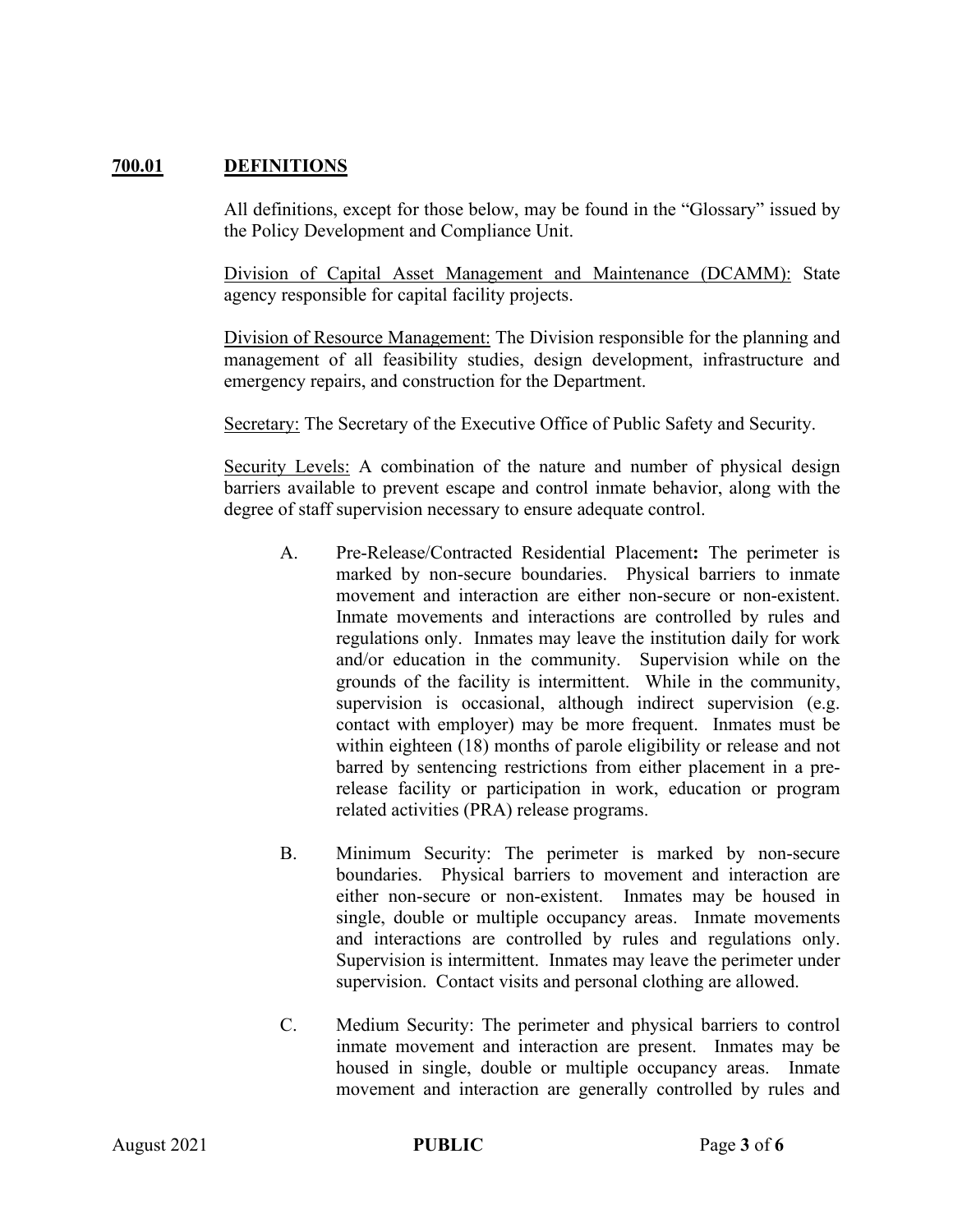regulations, as well as with physical barriers. Inmates are subject to direct supervision by staff. Work and program opportunities are available. Contact visits and personal clothing may be allowed.

D. Maximum Security: The perimeter is designed and staffed to prevent escapes and the introduction of contraband. Inmate movement and interaction are controlled by physical barriers. The design of the facility offers an ability to house some offenders separate from others without a limitation of work and/or program opportunities. Inmates are subject to direct supervision by staff. Visits are a combination of Non-contact and contact visits. They are determined by the level of security required for that particular inmate. Personal clothing is generally not allowed.

## **700.02 NEEDS AND FEASIBILITY EVALUATION**

It is the responsibility of the Division of Resource Management to determine and identify the needs for additional sites based on the Department's forecasted needs.

# **700.03 EXISTING PRISON SITES**

Determination shall be made by the Division of Resource Management as to whether the potential exists to expand on existing prison sites.

Any such determination shall be based on the current capability and/or potential capability of the existing infrastructure and available land which is consistent with the Department's management philosophy regarding the particular correctional institution which is being evaluated.

A feasibility study through DCAMM may be required as part of the evaluation.

#### **700.04 ADDITIONAL PRISON SITES**

The Commissioner shall notify the Secretary in writing when it has been determined that additional sites are required to meet the demands of the Department. This request shall include the security level, size, and preferable regional location.

#### **700.05 GENERAL SITE CRITERIA**

- **1. Topography -** the topography and land area should not incur unusual design constraints nor prohibit future expansion.
- **2. Acreage (Maximum & Medium) -** in selecting a site for Security Levels Maximum or Medium institutions, approximately fifty (50) acres are preferred to house up to one thousand (1000) inmates. In urban areas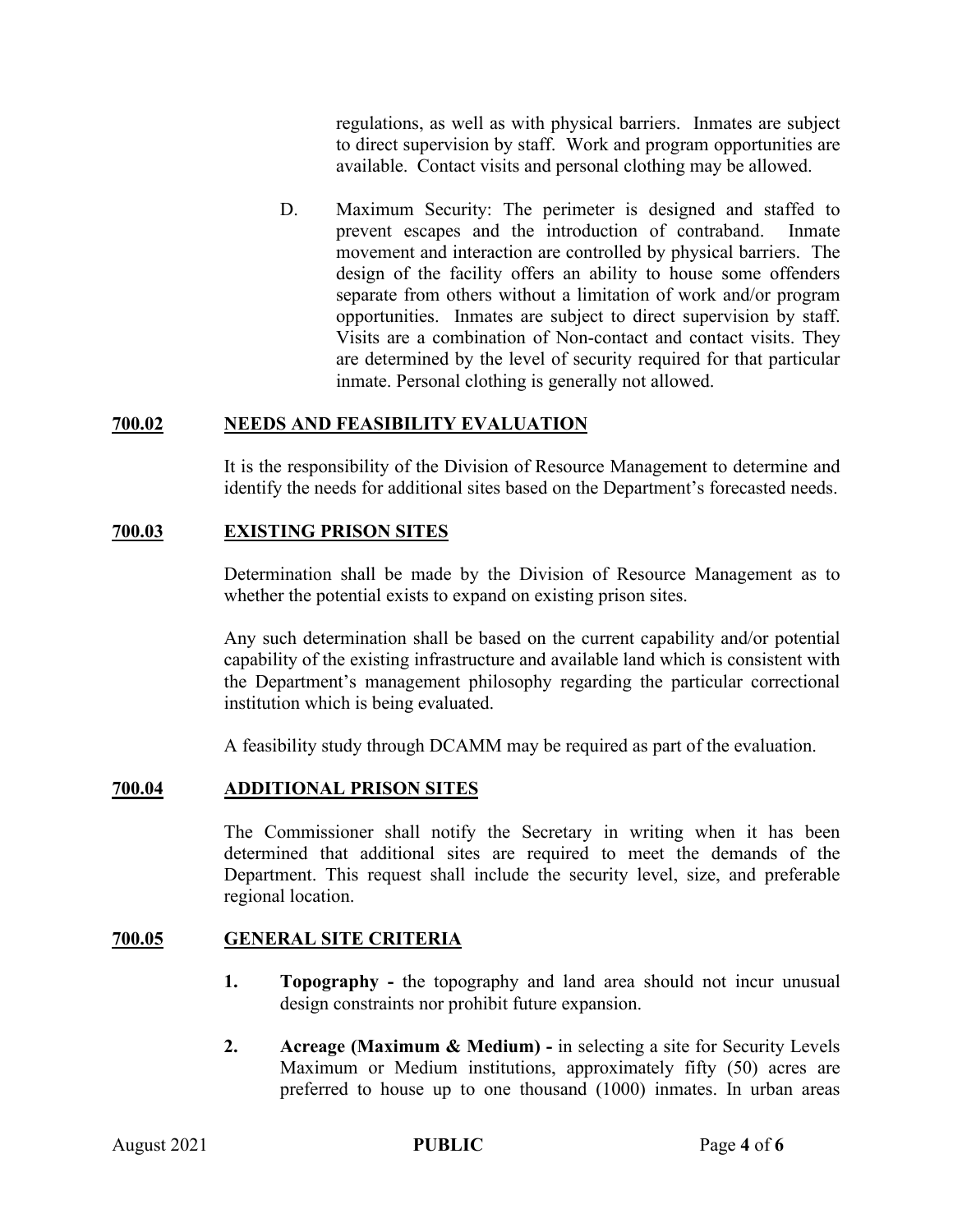acreage considerations shall be based on the availability of land and design factors.

- **3. Infrastructure (General) -** where possible, a site should not require any substantial demolition and should be serviced with water supply, sewage, and electric services in the event that it is appropriate to either upgrade the utilities or provide new utilities to allow the use of a prime site. The needs of the surrounding community should be considered in the planning and design of said utilities.
- **4. Location (Maximum & Medium) -** any new site proposed for Security Levels Maximum, or Medium institutions shall preferably be located within fifty (50) miles of civilian population centers of at least 10,000 people, or be within one (1) hour driving time to a hospital, fire protection, and public transportation.
- **5. Location (Minimum/Pre-Release) -** any new site proposed for Security Levels Minimum or Pre-Release facilities shall be located within one (1) mile of public transportation or where other means of transportation are available.
- **6. Conflict with Statutes -** determination should be made initially that a proposed site does not conflict with any existing statute or regulation which would preclude its use for development (e.g. wetland or conservation acts).
- **7. Sites with Existing Structures** if a proposed site includes building(s) for reuse as a correctional facility, evaluation and consideration should be made on the following issues:
	- A. The condition of the existing building structure and systems.
	- B. Ability to conform to American Correctional Association (ACA) Standards, Department guidelines, and other regulations such as the Massachusetts Building Codes, NFPA, etc.
- **8. Formal Review and Evaluation -** if the Department determines that a site is suitable for an institution or facility then the Department shall request that DCAMM conduct a formal review and evaluation.
- **9. Feasibility Study -** generally required for the determination of proposed site and/or buildings to include, but not limited to, all of the above factors, environmental concerns, and fiscal cost estimates based on the type of project. These may be conducted by consultants who are contracted by DCAMM.